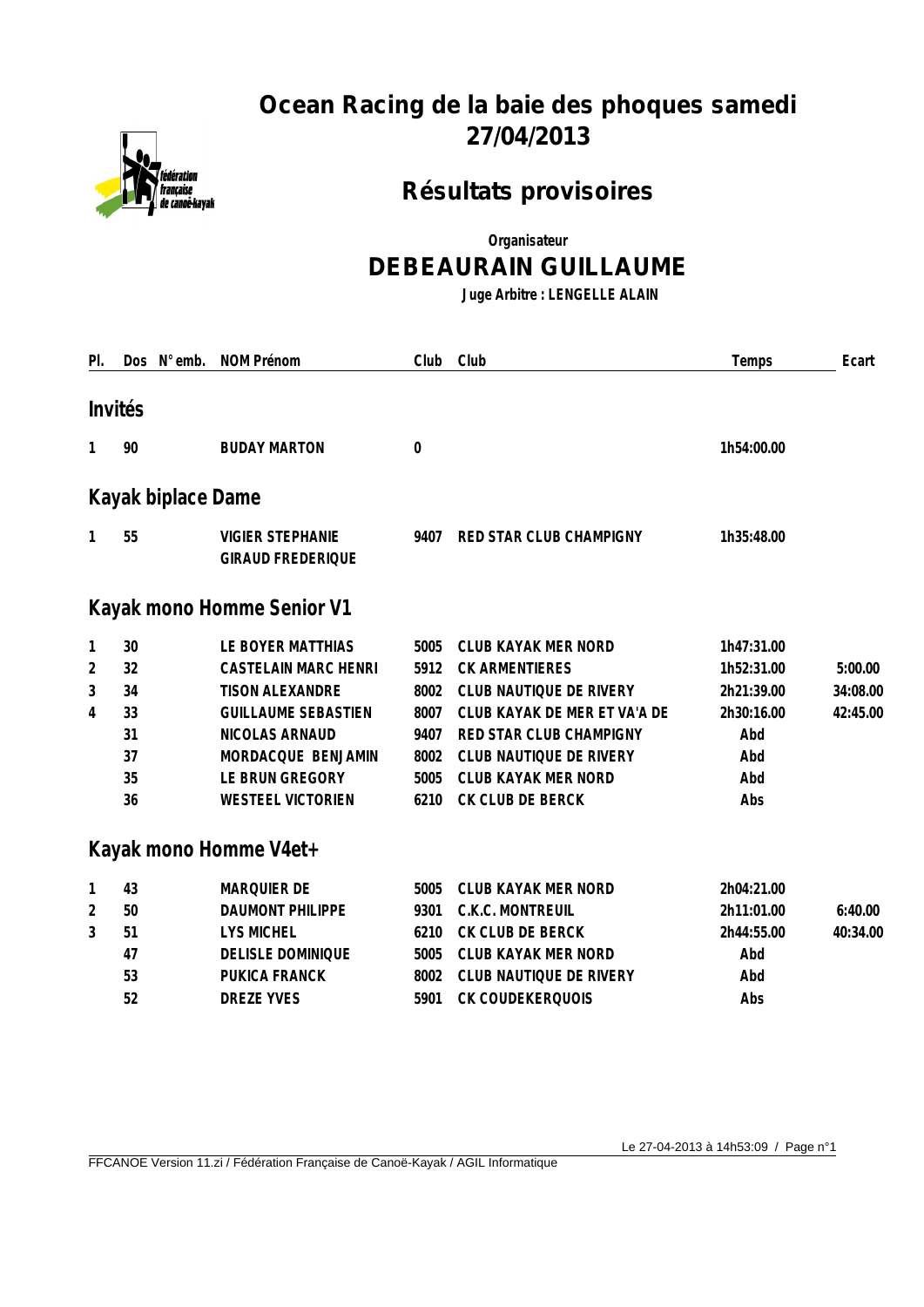

# **Ocean Racing de la baie des phoques samedi 27/04/2013**

## **Résultats provisoires**

**Organisateur**

### **DEBEAURAIN GUILLAUME**

**Juge Arbitre : LENGELLE ALAIN**

| PI.            | Dos N° emb. | NOM Prénom                     | Club | Club                          | Temps      | Ecart    |
|----------------|-------------|--------------------------------|------|-------------------------------|------------|----------|
|                |             | Outrigger 1 Homme Senior Vétér |      |                               |            |          |
| 1              | 78          | <b>TROQUENET DAMIEN</b>        | 6425 | <b>AVIRON BAYONNAIS</b>       | 1h56:28.00 |          |
| $\overline{2}$ | 92          | LEPRETRE JEANCLAUDE            | 8001 | CHES BARBOTEUX D'AMIENS       | 2h13:54.00 | 17:26.00 |
| 3              | 79          | <b>TEMPEZ JEANXAVIER</b>       | 8014 | <b>BAIE DE SOMME CK</b>       | 2h14:13.00 | 17:45.00 |
| 4              | 82          | <b>MAILLER</b>                 | 9407 | RED STAR CLUB CHAMPIGNY       | 2h14:40.00 | 18:12.00 |
| 5              | 75          | <b>JOLY YANN</b>               | 8007 | CLUB KAYAK DE MER ET VA'A DE  | 2h16:50.00 | 20:22.00 |
| 6              | 81          | <b>GRALL NICOLAS</b>           | 5005 | <b>CLUB KAYAK MER NORD</b>    | 2h20:20.00 | 23:52.00 |
| 7              | 76          | <b>LELIEVRE GILLES</b>         | 8014 | <b>BAIE DE SOMME CK</b>       | 2h21:46.00 | 25:18.00 |
| 8              | 88          | DAMBREVILLE ARNAUD             | 8014 | <b>BAIE DE SOMME CK</b>       | 2h26:14.00 | 29:46.00 |
| 9              | 91          | CAQUELARD ANTOINE              | 5926 | <b>ASSOCIATION GRAVELINES</b> | 2h28:47.00 | 32:19.00 |
| 10             | 77          | <b>BOCQUILLON ALEX</b>         | 8014 | <b>BAIE DE SOMME CK</b>       | 2h32:10.00 | 35:42.00 |
| 11             | 83          | <b>DELMAS XAVIER</b>           | 8014 | <b>BAIE DE SOMME CK</b>       | 2h33:00.00 | 36:32.00 |
| 12             | 86          | <b>CAGNY ADRIEN</b>            | 8007 | CLUB KAYAK DE MER ET VA'A DE  | 2h33:45.00 | 37:17.00 |
| 13             | 85          | <b>BIGOT BENOIT</b>            | 6219 | KAYAK DE MER COTE D'OPALE     | 2h35:33.00 | 39:05.00 |
|                | 89          | <b>CHAMARANDE JEAN</b>         | 9202 | BAC C.K.                      | Abd        |          |
|                | 80          | <b>LAMY JEAN BAPTISTE</b>      | 8014 | <b>BAIE DE SOMME CK</b>       | Abd        |          |
|                | 87          | <b>CAGNY BASTIEN</b>           | 8007 | CLUB KAYAK DE MER ET VA'A DE  | Abd        |          |
|                | 84          | <b>BORDET THOMAS</b>           | 8007 | CLUB KAYAK DE MER ET VA'A DE  | Abs        |          |
|                |             | VA'a 1 Homme Senior Vétéran    |      |                               |            |          |
| 1              | 110         | PETILLEON OLIVIER              | 8014 | <b>BAIE DE SOMME CK</b>       | 2h11:02.00 |          |
| 2              | 116         | <b>BRUZAC GILLES</b>           | 5926 | <b>ASSOCIATION GRAVELINES</b> | 2h20:00.00 | 8:58.00  |
| 3              | 114         | <b>LASTOURS PHILIPPE</b>       | 9202 | BAC C.K.                      | 2h21:30.00 | 10:28.00 |
| 4              | 112         | <b>LESDOS JEAN-MARIE</b>       | 5005 | CLUB KAYAK MER NORD           | 2h30:42.00 | 19:40.00 |
| 5              | 113         | <b>TUPAIA WILLIAMS</b>         | 8014 | <b>BAIE DE SOMME CK</b>       | 2h31:06.00 | 20:04.00 |
| 6              | 115         | <b>GERARD ERIC</b>             | 5005 | CLUB KAYAK MER NORD           | 2h34:34.00 | 23:32.00 |